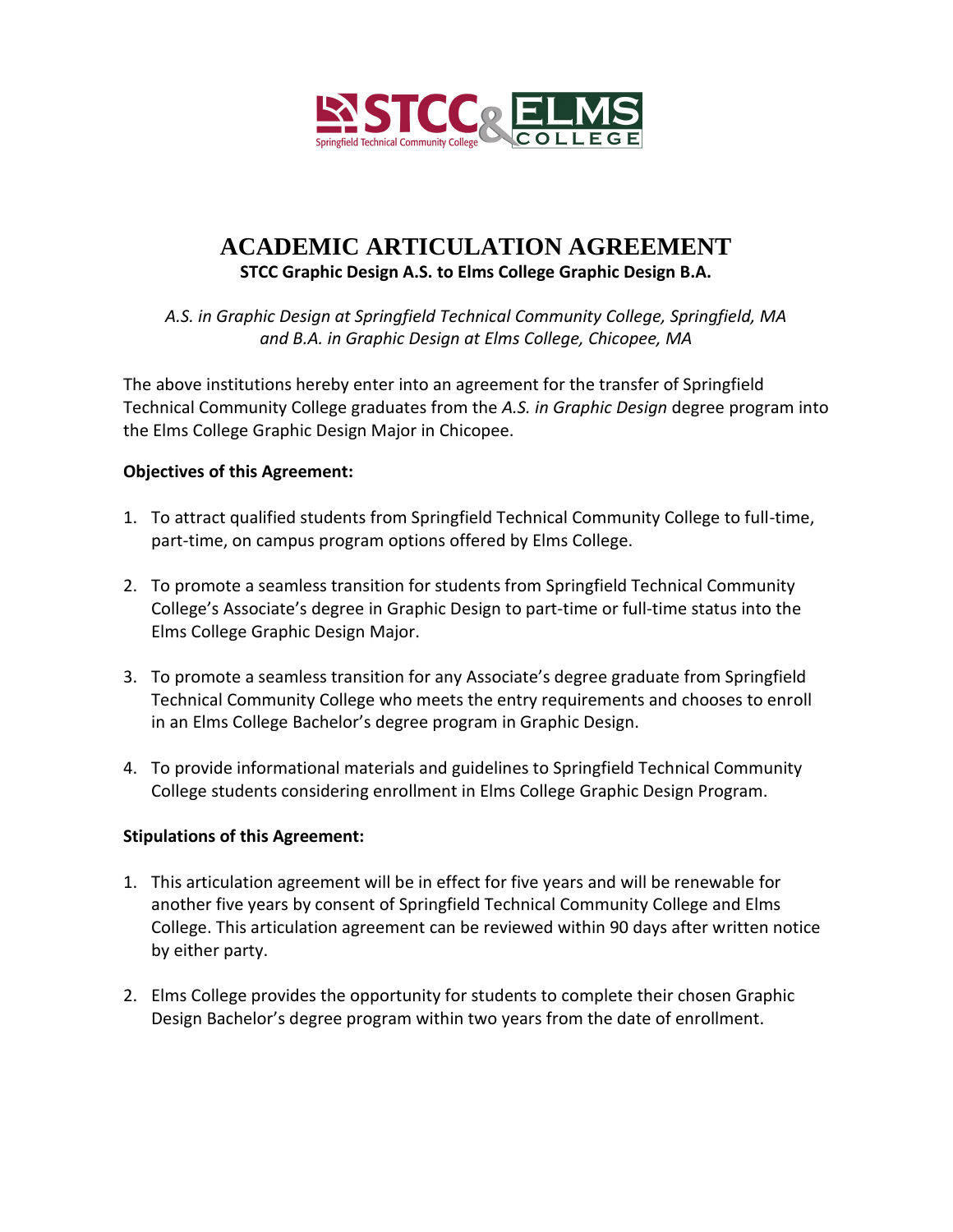## Graphic Design

- 3. This articulation agreement will be in force, and should be considered the entire agreement, until superseded by a formal contract between Elms College and Springfield Technical Community College that explicitly replaces this agreement.
- 4. This agreement will apply to Springfield Technical Community College transfer students who have completed an Associate's degree. At the time of application, students must have a minimum grade point average of 2.0.
- 5. This agreement guarantees that students who earn an Associate's degree in Graphic Design at Springfield Technical Community College will enter Elms B.A. in the Graphic Design Program with at least 60 transfer credits. All additional courses taken to satisfy major requirements must meet the standards set by the Natural Science, Mathematics, and Technology Division at Elms College.
- 6. Transfer students previously designated will hold third year status in the Elms College Bachelor's degree program in Graphic Design at the Elms' campus based on the number of credits accepted in transfer.
- 7. Transfer students to the Elms College may transfer up to a maximum of 75 credits from Springfield Technical Community College towards a Bachelor's degree.
- 8. Springfield Technical Community College students will be given transfer credit for satisfactorily completing Elms College core requirements, general education requirements, and any acceptable equivalent Graphic Design program requirements, up to the maximum allowed for transfer or necessary to satisfy graduation requirements, at time of admission.

## **Review and Revision Procedures:**

- 1. Review of this agreement shall take place at least every two years or as needed from the date of the signed agreement. Goose Berkowitz-Gosselin, Assistant Professor of Computer Information Technology at Elms College and Matt Kriftcher Department Chair Graphic Communications and Photography at STCC will be responsible for the review.
- 2. At the request of either party, a review of the contents or implementation of this agreement will be conducted by the programs.
- 3. Goose Berkowitz-Gosselin and Matt Kriftcher may make changes in the attached course sequence and list of courses accepted for Elms transfer credit without renegotiating the entire agreement.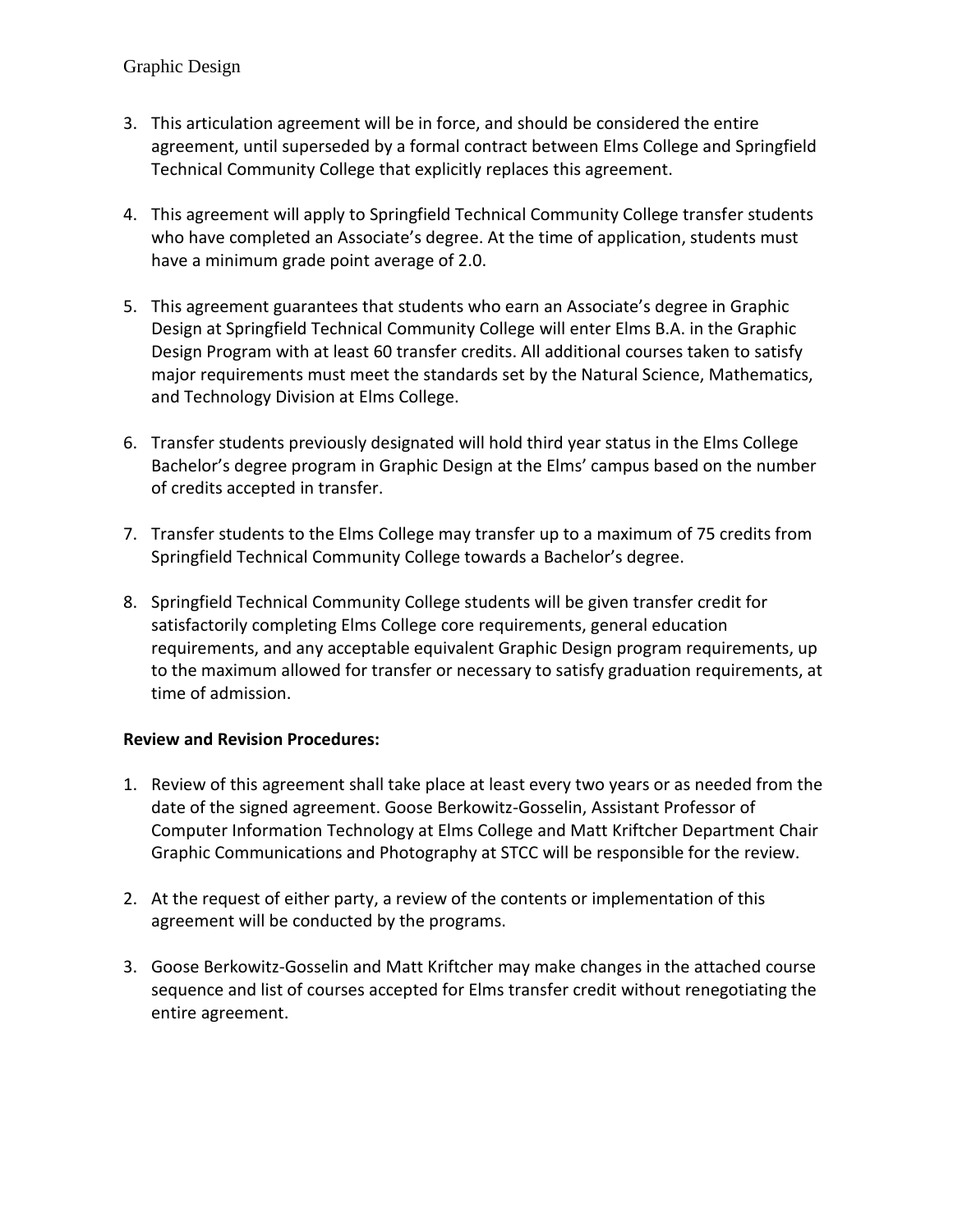# **Assistance Provisions:**

- 1. Springfield Technical Community College and Elms College will list this articulation agreement on their websites and in appropriate print documents at their respective institutions.
- 2. Springfield Technical Community College and Elms College will collaborate in encouraging qualified students to participate in the Graphic Design program at Elms College by providing the necessary assistance and supports to assure a seamless transition between the two institutions.

## **Mutual Responsibilities:**

- 1. Matt Kriftcher, Department Chair, Graphic Communications and Photography at STCC with other STCC faculty will advise students enrolled in the A.S. degree in Graphic Design. The attached program sequence and list of courses accepted for Elms College transfer credit assure maximum transfer of credits that meet the core requirements of Elms College and Graphic Design program requirements.
- 2. Matt Kriftcher and the Transfer Counselor at STCC along with the Associate Director of Admissions or Director of Operations in the School of Graduate and Professional Studies at Elms College will advise and assist full-time and part-time transfer applicants in compiling the required credentials for transfer to Elms College Graphic Design program.
- 3. Transfer applicants from Springfield Technical Community College applying under this agreement shall be eligible for Elms College financial aid and housing consideration as appropriate to the selected Graphic Design program option based on full time or part time status on campus.
- 4. The final acceptance of off campus, part time, and online applicants comes from Elizabeth Hukowicz, Dean of the School of Graduate and Professional Studies at Elms College. The final acceptance of full time applicants to Traditional Day program comes from Joseph Wagner, Director of Admissions at Elms College.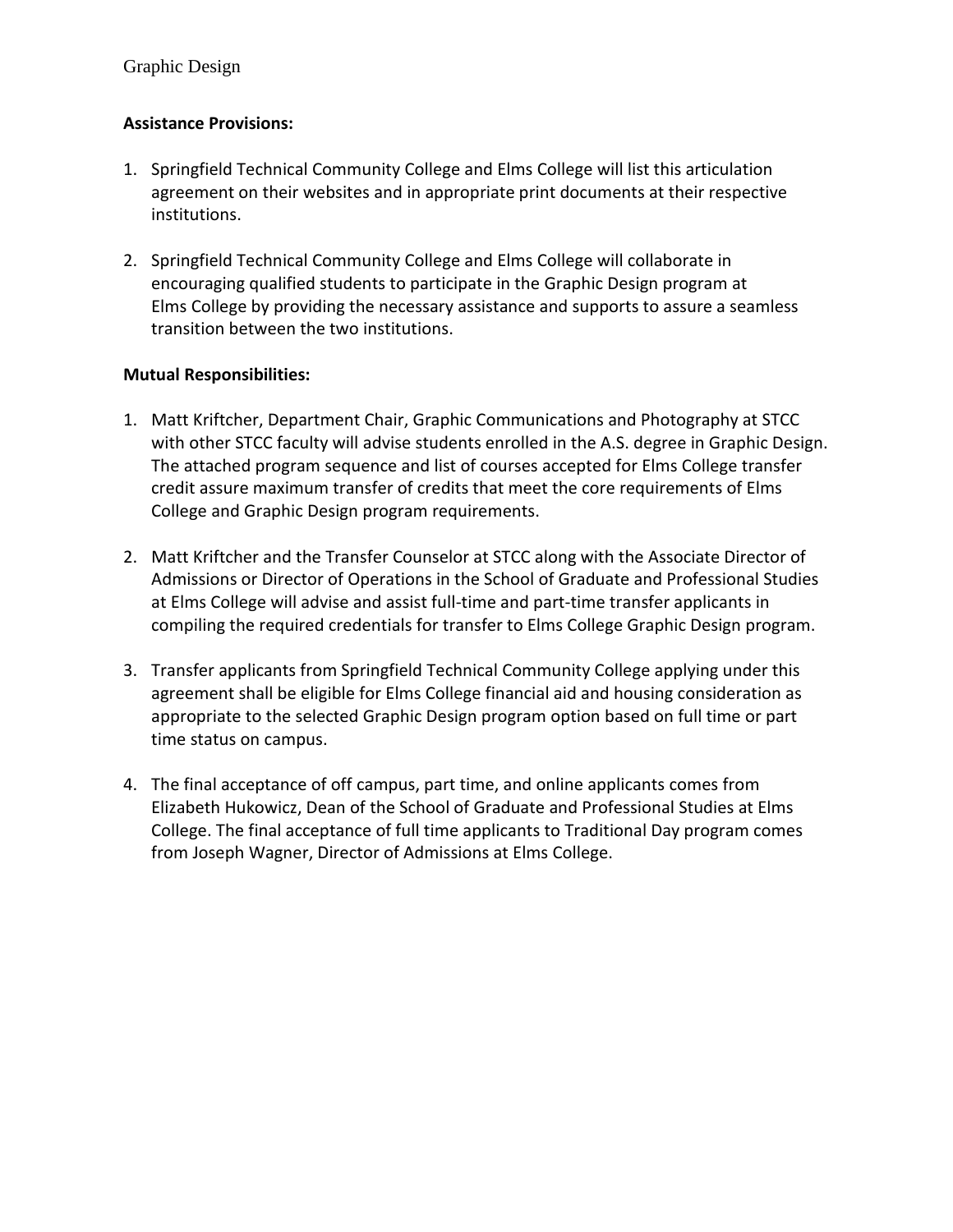

## **SPRINGFIELD TECHNICAL COMMUNITY COLLEGE COURSE SEQUENCE FOR TRANSFER TO ELMS**

| <b>YEAR ONE SEMESTER ONE</b>             |                                            |                            |                                                               |
|------------------------------------------|--------------------------------------------|----------------------------|---------------------------------------------------------------|
| <b>Course Title and</b><br><b>Number</b> | <b>Course Description</b>                  | <b>Credits</b>             | <b>Equivalent at Elms</b>                                     |
| <b>GAT125</b>                            | Typography and Layout<br>Design            | $\overline{2}$             | GDS179 Introduction<br>to Computer<br>Graphics<br>(3 credits) |
| <b>GAT125I</b>                           | Lab: Typography and<br>Layout Design       | $\mathbf{1}$               |                                                               |
| <b>ENG 101</b>                           | <b>English Composition</b><br>1            | 3                          | Satisfies Rhetoric<br>Requirement                             |
| GAT150                                   | <b>Professional Digital</b><br>Photography | $\overline{2}$             | GDS355 Digital<br>Photography<br>(3 credits)                  |
| <b>GAT150L</b>                           | Lab: Digital<br>Photography                | $\mathbf{1}$               |                                                               |
| GAT151                                   | Digital<br>Photography/Studio<br>Module    | $\overline{2}$             | Program Elective                                              |
| GAT155                                   | <b>Macintosh Operating</b><br>Systems      | $\overline{2}$             | Program Elective                                              |
| <b>GAT155L</b>                           | Lab: Macintosh<br><b>Operating Systems</b> | $\mathbf{1}$               | Program Elective                                              |
| GAT162                                   | Digital Imaging-<br>Photoshop              | $\overline{2}$             | GDS 279 Digital<br>Imagery (3 credits)                        |
| <b>GAT162L</b>                           | Lab: Digital Imaging-<br>Photoshop         | $\mathbf{1}$               |                                                               |
|                                          |                                            |                            |                                                               |
|                                          |                                            | <b>TOTAL CREDITS</b><br>17 |                                                               |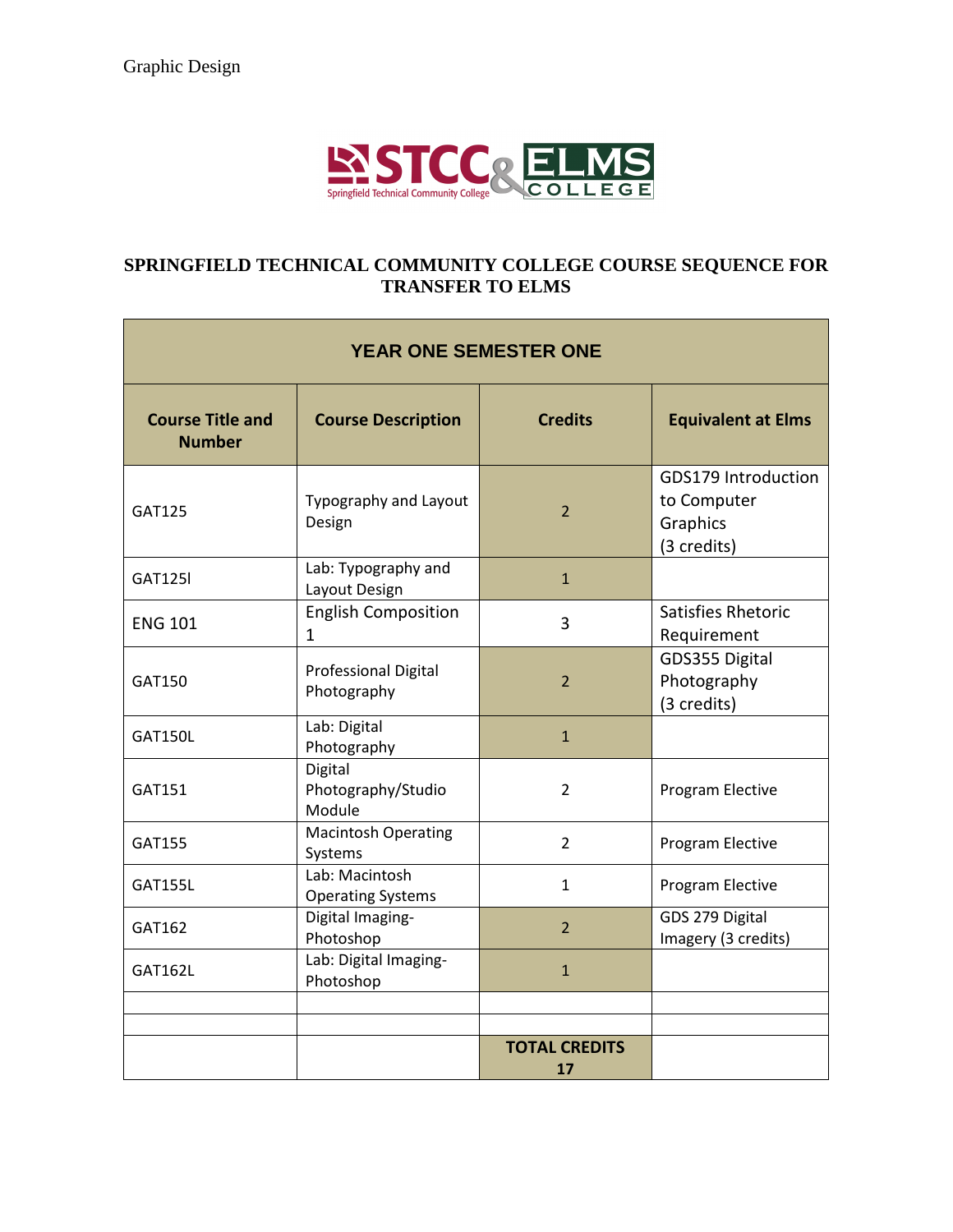| <b>YEAR ONE SEMESTER TWO</b>             |                                                                                           |                            |                                                        |  |
|------------------------------------------|-------------------------------------------------------------------------------------------|----------------------------|--------------------------------------------------------|--|
| <b>Course Title and</b><br><b>Number</b> | <b>Course Description</b>                                                                 | <b>Credits</b>             | <b>Equivalent at Elms</b>                              |  |
| GAT122                                   | Digital Workflow                                                                          | $\overline{2}$             | Program Elective                                       |  |
| <b>GAT122L</b>                           | Lab: Digital Workflow                                                                     | $\mathbf{1}$               | Program Elective                                       |  |
| GAT131                                   | <b>Printing Technology</b>                                                                | 3                          | Program Elective                                       |  |
| GAT160                                   | Introduction to Web<br>Design                                                             | $\overline{2}$             | CIT256 Web Design<br>(3 credits)                       |  |
| <b>GAT160L</b>                           | Lab: Introduction to<br>Web Design                                                        | $\mathbf{1}$               |                                                        |  |
| GAT225                                   | Advanced Typography<br>& Layout Design                                                    | $\overline{2}$             | GDS289 Digital<br><b>Graphic Design</b><br>(3 credits) |  |
| <b>GAT225L</b>                           | Lab: Advanced<br>Typography & Layout<br>Design                                            | $\mathbf{1}$               |                                                        |  |
| <b>MAT122</b><br>Or<br><b>EL-MATH</b>    | <b>Applied Mathematics I</b><br>OR<br><b>General Math Elective</b><br>100 Level or Higher | 3<br>Or<br>$3 - 4$         | Satisfies Math<br>Requirement                          |  |
| <b>ENG 102</b>                           | <b>English Composition 2</b>                                                              | 3                          | Satisfies Literature<br>Requirement                    |  |
|                                          |                                                                                           | <b>TOTAL CREDITS</b><br>18 |                                                        |  |
| <b>YEAR TWO SEMESTER THREE</b>           |                                                                                           |                            |                                                        |  |
| <b>Course Title and</b><br><b>Number</b> | <b>Course Description</b>                                                                 | <b>Credits</b>             | <b>Equivalent at Elms</b>                              |  |
| GAT220                                   | <b>Color Reproduction</b><br>Processes                                                    | $\overline{2}$             | ART203 Color<br>Exploration<br>(3 credits)             |  |
| GAT220L                                  | Lab: Color<br>Reproduction<br>Processes                                                   | $\mathbf{1}$               |                                                        |  |

GAT263 Digital Illustration Digital Illustration<br>Techniques Program Elective GAT263L Lab: Digital Illustration 1 Program Elective ART102 Basic Drawing 2 ART102 Basic Drawing (3 credits)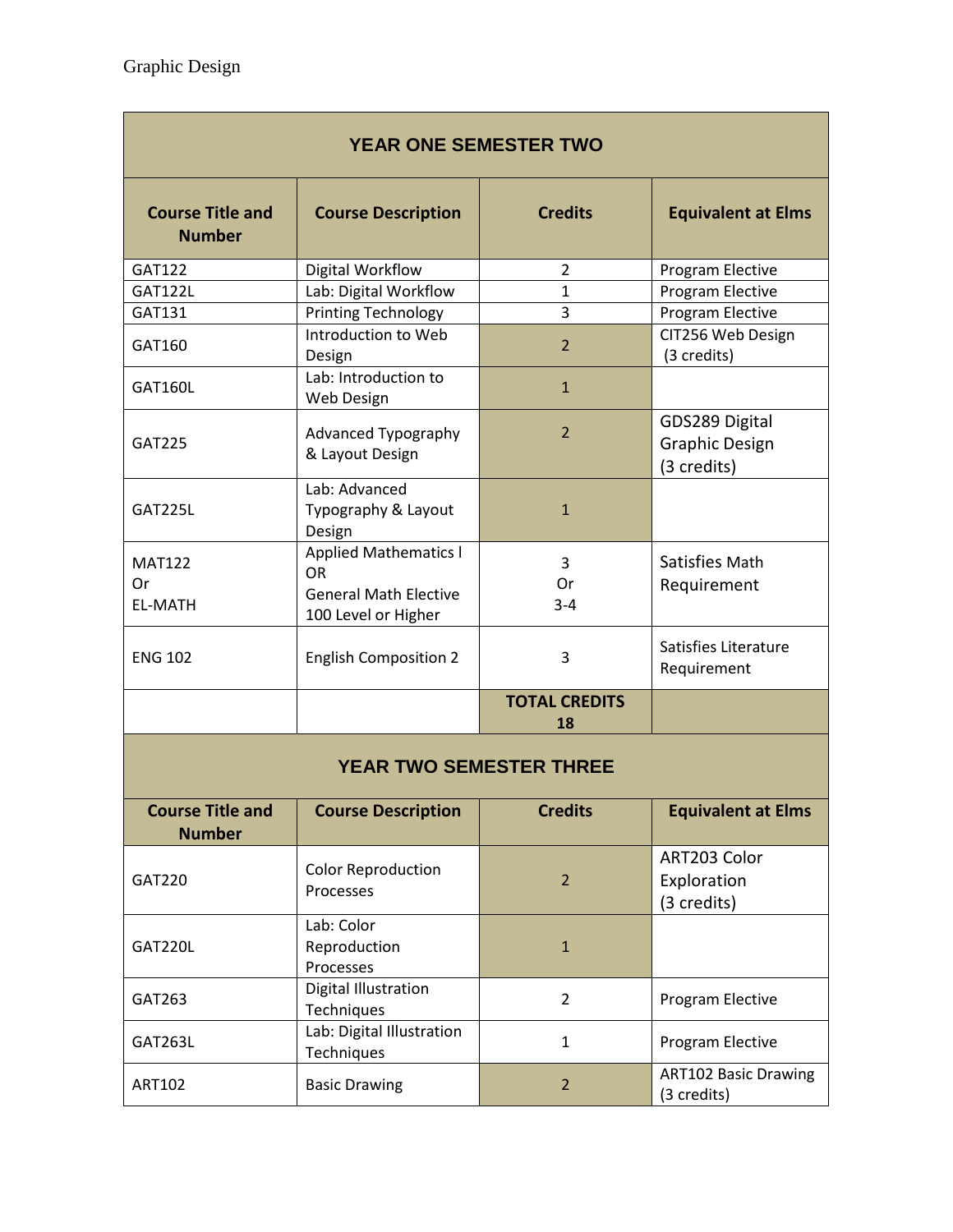| <b>ART102L</b>                | Lab: Basic Drawing                                       | $\mathbf{1}$                      |                           |
|-------------------------------|----------------------------------------------------------|-----------------------------------|---------------------------|
| <b>DMP102</b>                 | Internet Multimedia                                      | $\overline{2}$                    | Program Elective          |
| <b>DMP102L</b>                | Lab: Internet<br>Multimedia                              | 1                                 | Program Elective          |
| <b>PHY206</b>                 | Optics and Image<br>Recording                            | 3                                 | Program Elective          |
| <b>PHY206L</b>                | Lab: Optics and Image<br>Recording                       | $\mathbf{1}$                      | Program Elective          |
|                               |                                                          | <b>TOTAL</b><br><b>16 Credits</b> |                           |
| <b>YEAR TWO SEMESTER FOUR</b> |                                                          |                                   |                           |
| <b>Course Title and</b>       | <b>Course Description</b>                                | <b>Credits</b>                    | <b>Equivalent at Elms</b> |
| <b>Number</b>                 |                                                          |                                   |                           |
| <b>GAT222</b>                 | <b>Color Management</b>                                  | $\overline{2}$                    | Program Elective          |
| GAT222L                       | Lab: Color<br>Management                                 | $\mathbf{1}$                      | Program Elective          |
| GAT245                        | Digital Portfolio<br>Workshop                            | $\overline{2}$                    | Program Elective          |
| GAT245L                       | Lab: Digital Portfolio<br>Workshop                       | $\mathbf{1}$                      | Program Elective          |
| GAT260                        | <b>Digital Press</b><br>Production                       | $\overline{2}$                    | Program Elective          |
| GAT260L                       | Lab: Digital Press<br>Production                         | $\mathbf{1}$                      | Program Elective          |
| EL SOC                        | General<br>Behavioral/Social<br><b>Sciences Elective</b> | 3                                 | Program Elective          |
| <b>EL ART</b>                 | Art Elective                                             | $\overline{3}$                    | Program Elective          |
|                               |                                                          | <b>TOTAL</b>                      |                           |
|                               |                                                          | 15                                |                           |
| <b>Total (CART.AS)</b>        |                                                          |                                   | <b>PROGAM TOTAL</b>       |
| <b>Curriculum Program</b>     |                                                          |                                   | $61 - 64$ CREDITS         |
| <b>Credits</b>                |                                                          |                                   |                           |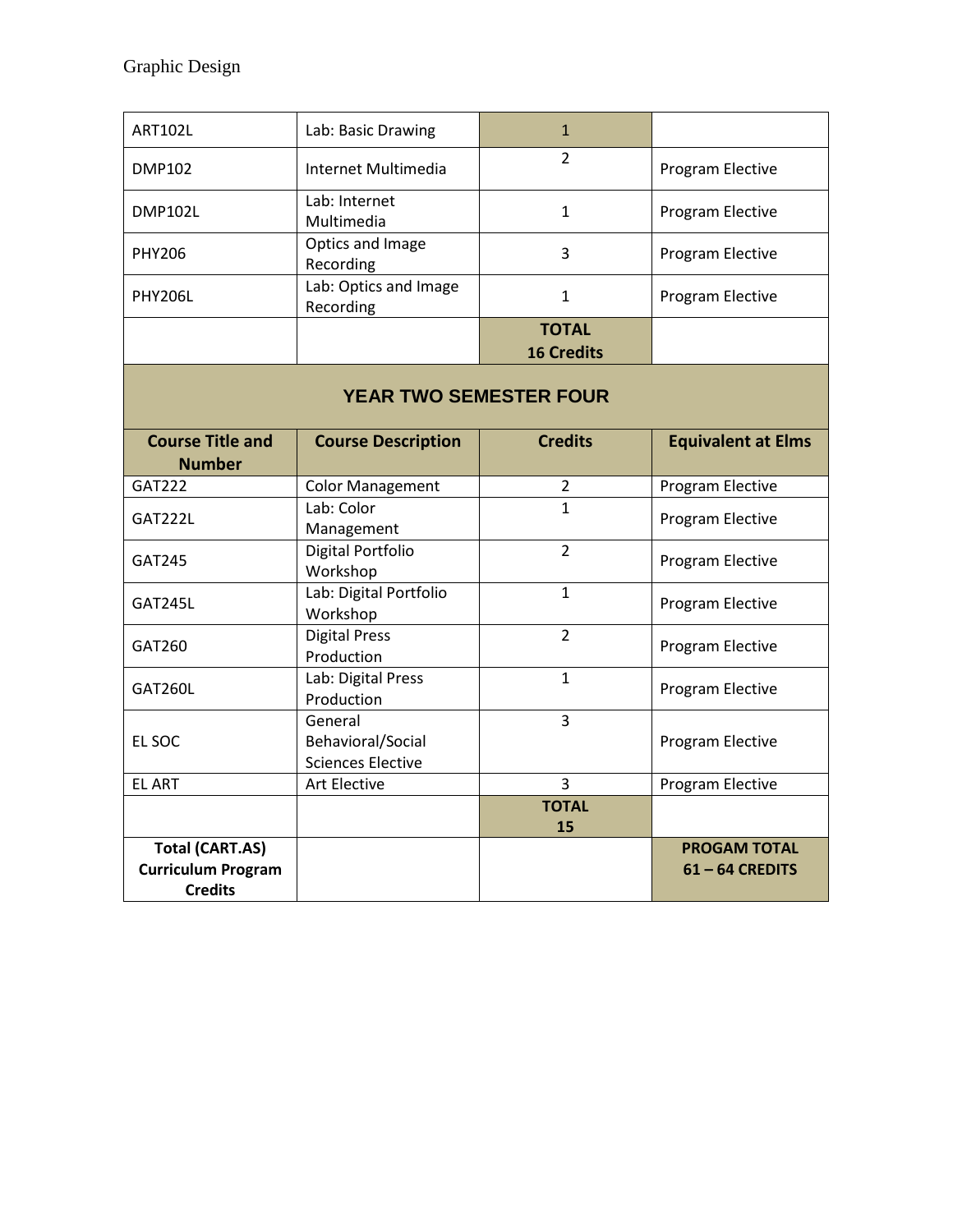

## **STCC CLASS ELIGIBILITY LIST for GENERAL EDUCATION & ELMS REQUIREMENTS**

HUMANITIES REQUIREMENT: *Any 100 level History (HIS) course; Any 100 level Philosophy (PHL) course; Religion (PHL-110 World Religions).*

SOCIAL SCIENCES REQUIREMENT: *6 credits in any 100 level Psychology (PSY) course; and/or in any 100 level Sociology (SOC) course; and/or in any Economics (ECN) course.*  MATH and SCIENCE REQUIREMENT: *Any 100 college-level Math (MAT) and any 100 level Science* 

## **GRAPHIC DESIGN TRANSFER CREDIT ELIGIBLE EQUIVALENT COURSES**

| <b>STCC Description</b>              | <b>Elms Description</b>                       |  |
|--------------------------------------|-----------------------------------------------|--|
| ART 102: Basic Drawing               | ART 102: Basic Drawing and Design             |  |
|                                      |                                               |  |
| GAT 220: Color Reproduction Process  | ART 203: Color Exploration                    |  |
|                                      |                                               |  |
| GAT 160: Introduction to Web Design  | CIT 256: Web Design                           |  |
|                                      |                                               |  |
| GAT 125: Typography & Layout Design  | GDS 179: Introduction to Computer<br>Graphics |  |
|                                      |                                               |  |
| GAT 162: Digital Imaging - Photoshop | GDS 279: Digital Imagery                      |  |
|                                      |                                               |  |
| GAT 225: Adv. Typo & Layout Design   | GDS 289: Digital Graphic Design               |  |
|                                      |                                               |  |
| GAT 150: Digital Photography         | GDS 355: Digital Photography                  |  |
|                                      |                                               |  |